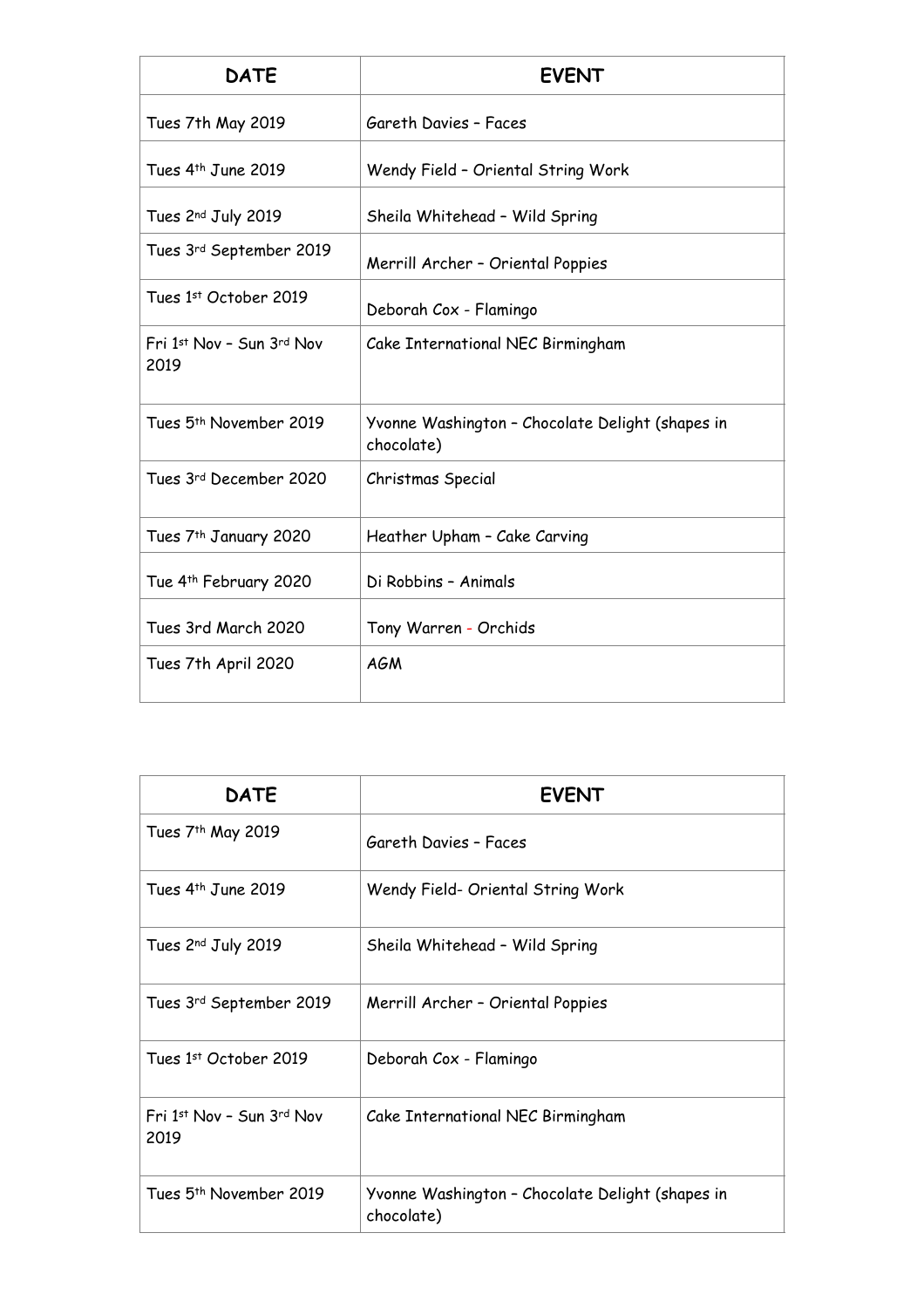| Tues 3rd December 2019            | Christmas Special            |
|-----------------------------------|------------------------------|
| Tues 7 <sup>th</sup> January 2020 | Heather Upham - Cake Carving |
| Tue 4th February 2020             | Di Robbins - Animals         |
| Tues 3rd March 2020               | Tony Warren - Orchids        |
| Tues 7 <sup>th</sup> April 2020   | AGM                          |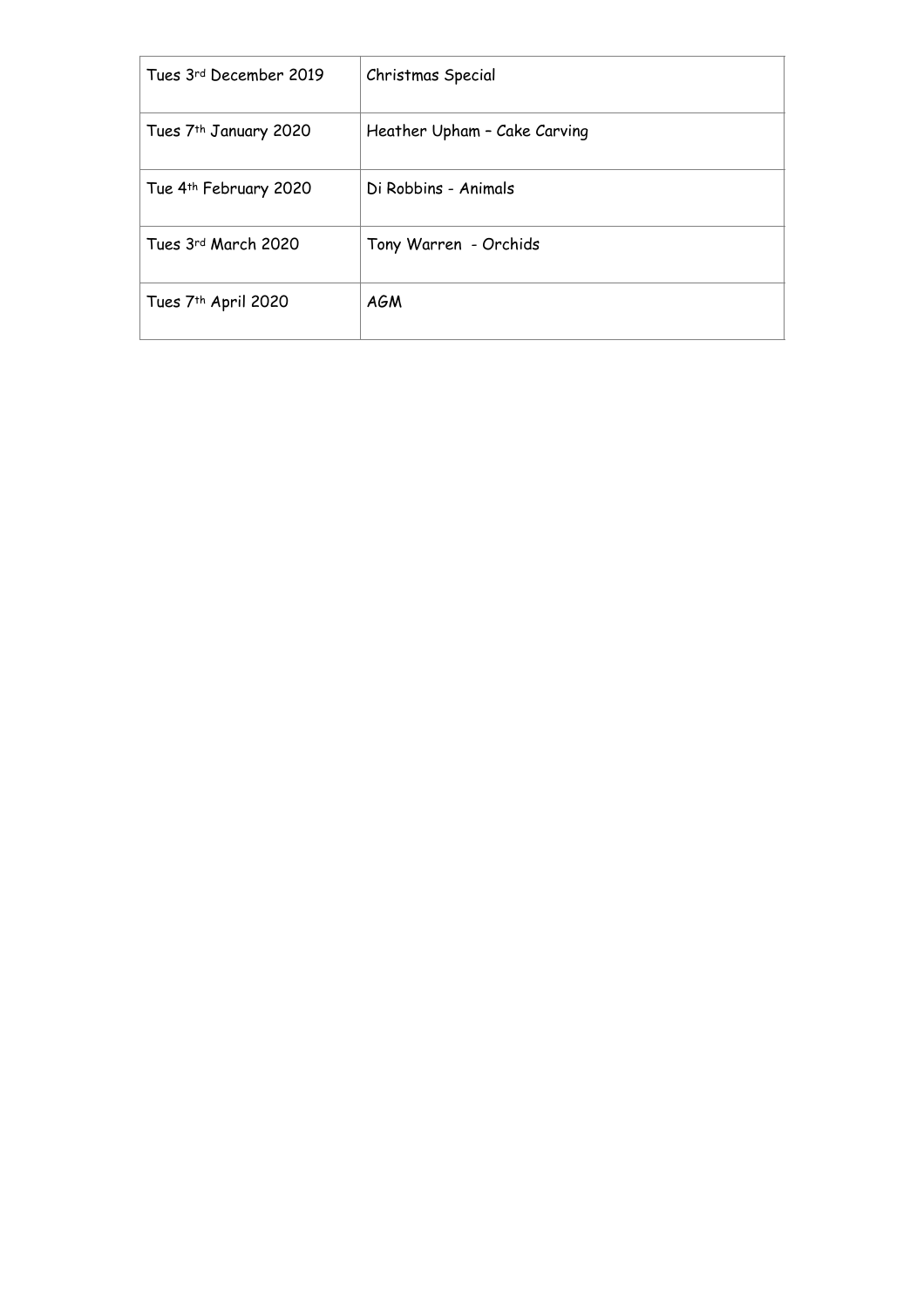## **CHAIRPERSON**

Diane Yeoman 01275 848933

## **SECRETARY**

Annette Bryant 01275 877405

#### **TREASURER**

Sue Fisher 01275 879379

## **COMMITTEE**

Sandra Bartlett 01278 782118

#### **BOOKING SECRETARY**

Carol Stephens 01275 373564

| PORTISHEAD                |  |  |
|---------------------------|--|--|
| U                         |  |  |
| G                         |  |  |
| A                         |  |  |
| R                         |  |  |
| <b>CLUB</b>               |  |  |
| R                         |  |  |
| A                         |  |  |
| F                         |  |  |
| $\mathsf T$               |  |  |
|                           |  |  |
|                           |  |  |
| 2019-2020 CLUB            |  |  |
| CARD                      |  |  |
| www.sugarcraftclub.blogsp |  |  |
| ot.com                    |  |  |

#### **CHAIRPERSON**

Diane Yeoman 01275 848933

#### **SECRETARY**

Annette Bryant 01275 877405

# **TREASURER**

Sue Fisher 01275 879397

 **PORTISHEAD U G A R CLUB R A** 

 **F**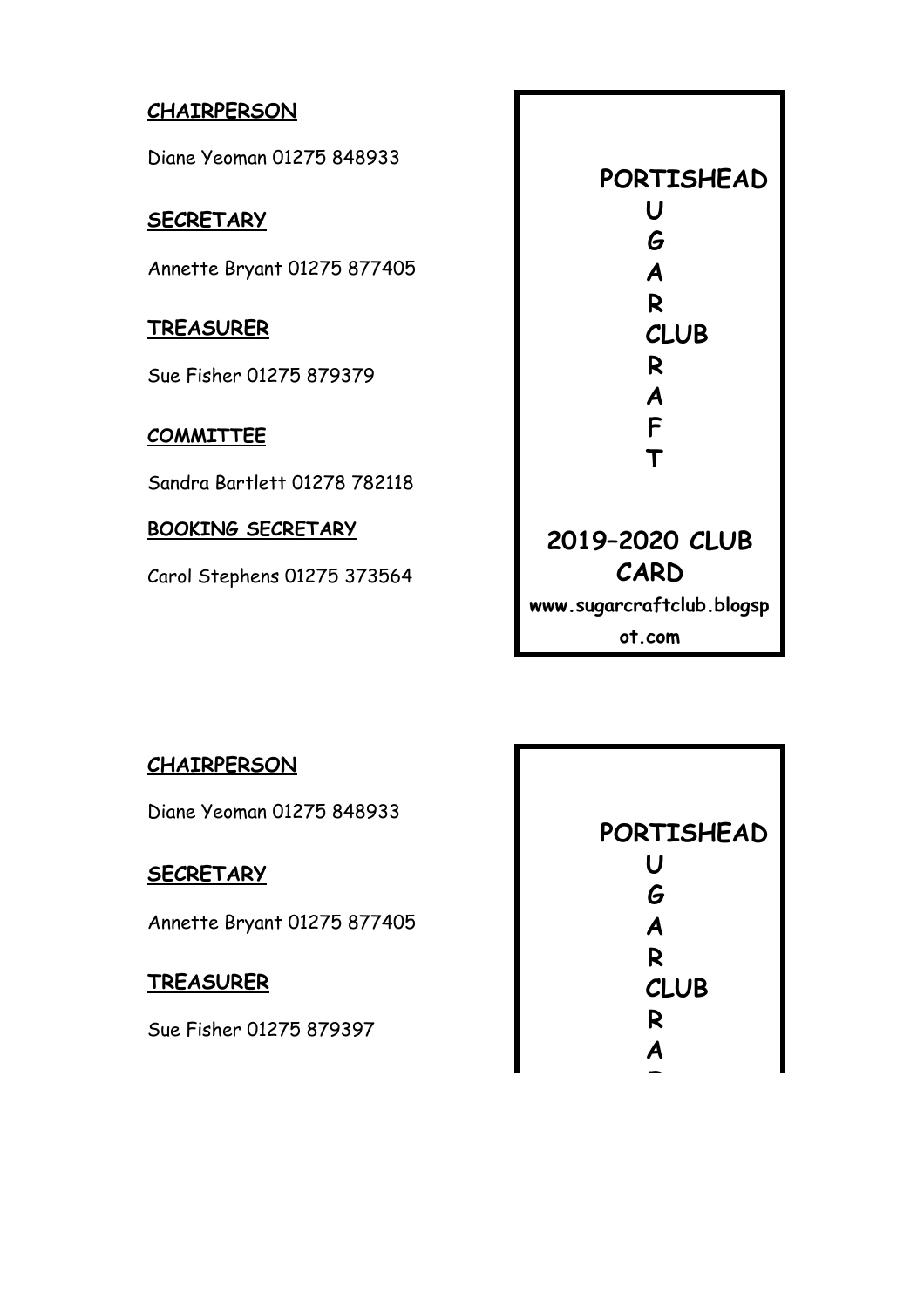#### **COMMITTEE**

Sandra Bartlett 01278 782118

# **BOOKING SECRETARY**

Carol Stephens 01275 373564

 **F T** 

# **2019–2020 CLUB CARD**

**www.sugarcraftclub.blogsp**

**ot.com**